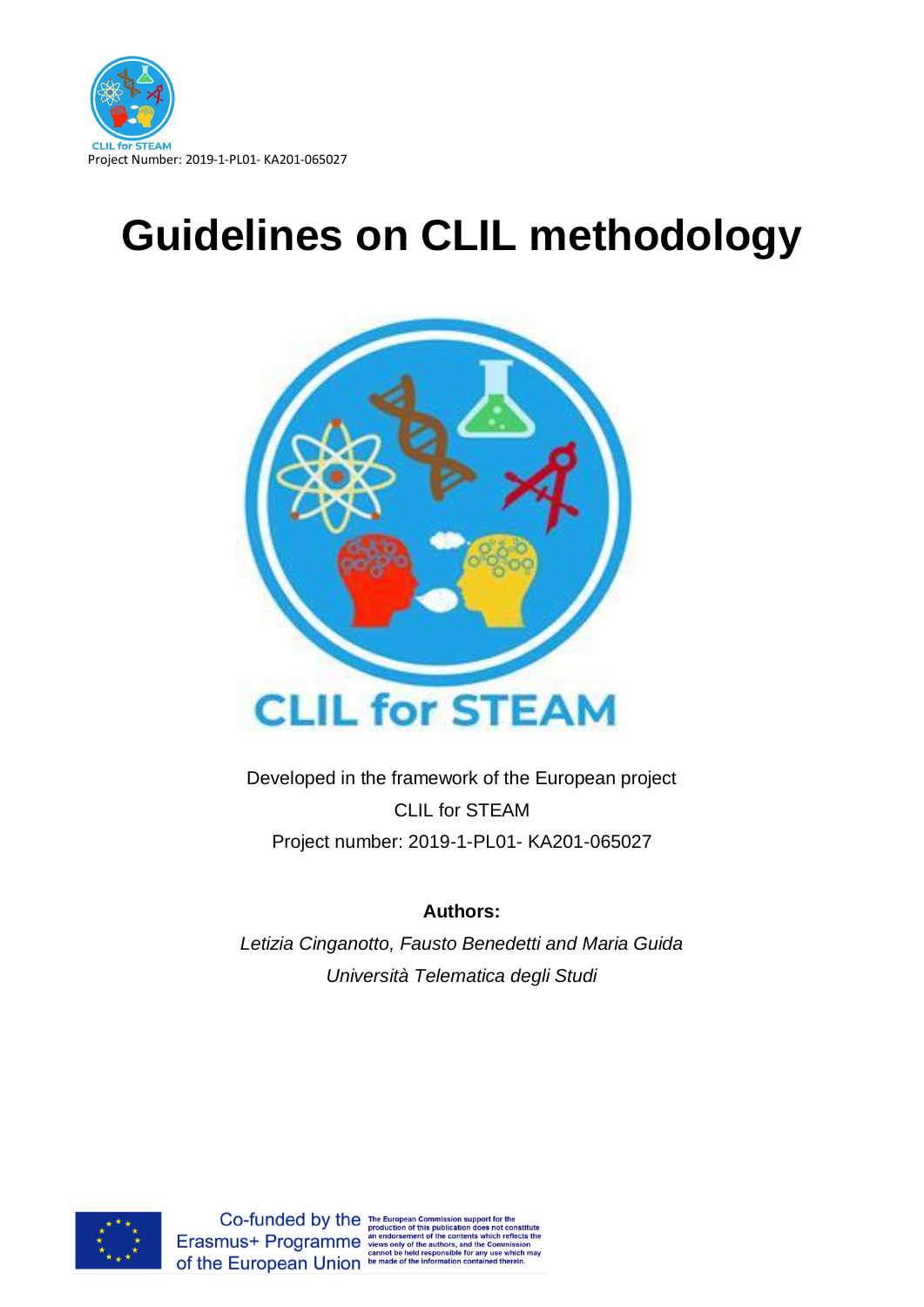

# **Contents**

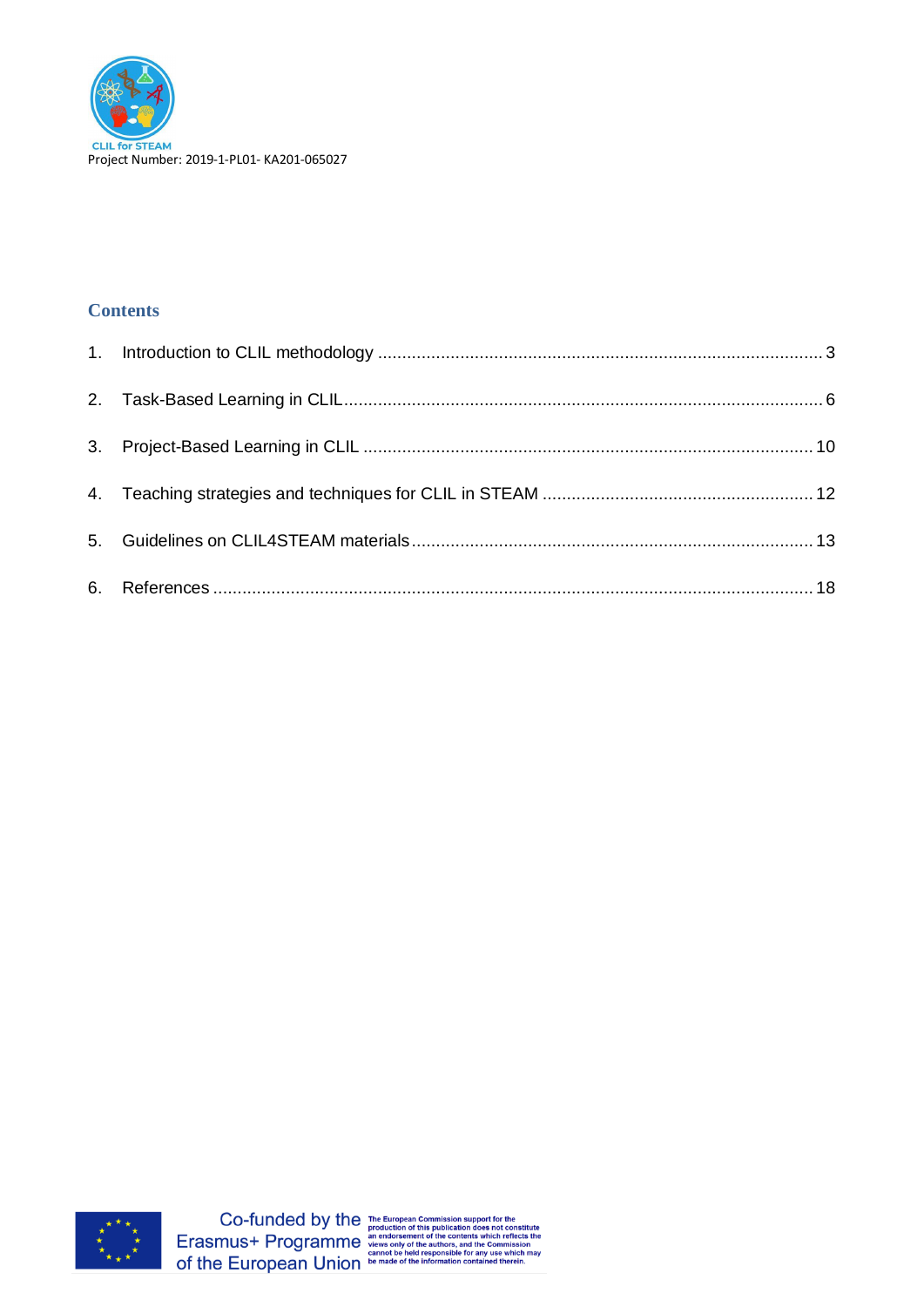

# <span id="page-2-0"></span>**1. Introduction to CLIL methodology**

CLIL (Content and Language Integrated Learning) (Marsh, 1994) is an innovative methodology focusing on the learning of language whilst simultaneously teaching content from a subject area such as humanistic or scientific area (Coyle et al., 2010). Therefore CLIL means using a foreign or second language as a medium of instruction and learning for primary, secondary and/or vocationallevel subjects such as Math, Science, Art orBusiness. According to Mehisto et al.(2008), some key features are crucial to create an effective, CLIL oriented learning environment, such as:

- Grade-appropriate levels of academic achievement in subjects taught through the CLIL language;
- Grade-appropriate functional proficiency in listening, speaking, reading and writing in the CLIL language;
- Age-appropriate levels of first language competence in listening, speaking, reading and writing;
- An understanding and appreciation of the cultures associated with the CLIL language and the student's first language;
- The cognitive and social skills and habits required for success in an ever-changing world (Mehisto et al. 2008:12).

CLIL methodology is flexible and adjustable to the learners' needs, level of language competence and level of academic achievement.

Among the main CLIL frameworks we can mention Do Coyle's 4 Cs and language triptych.

The 4Cs are the following:

- Content (the topic of the video in the CLIL4STEAM project)
- Communication (the "languaging" as expression of content, thoughts, intentions)
- Culture, which is always behind the scene
- Cognition, which is the kind of cognitive skills activated (according to the Bloom taxonomy: LOTs or HOTs).

The language triptych offers a wider perspective of the use of the language in a CLIL pathway, as follows:

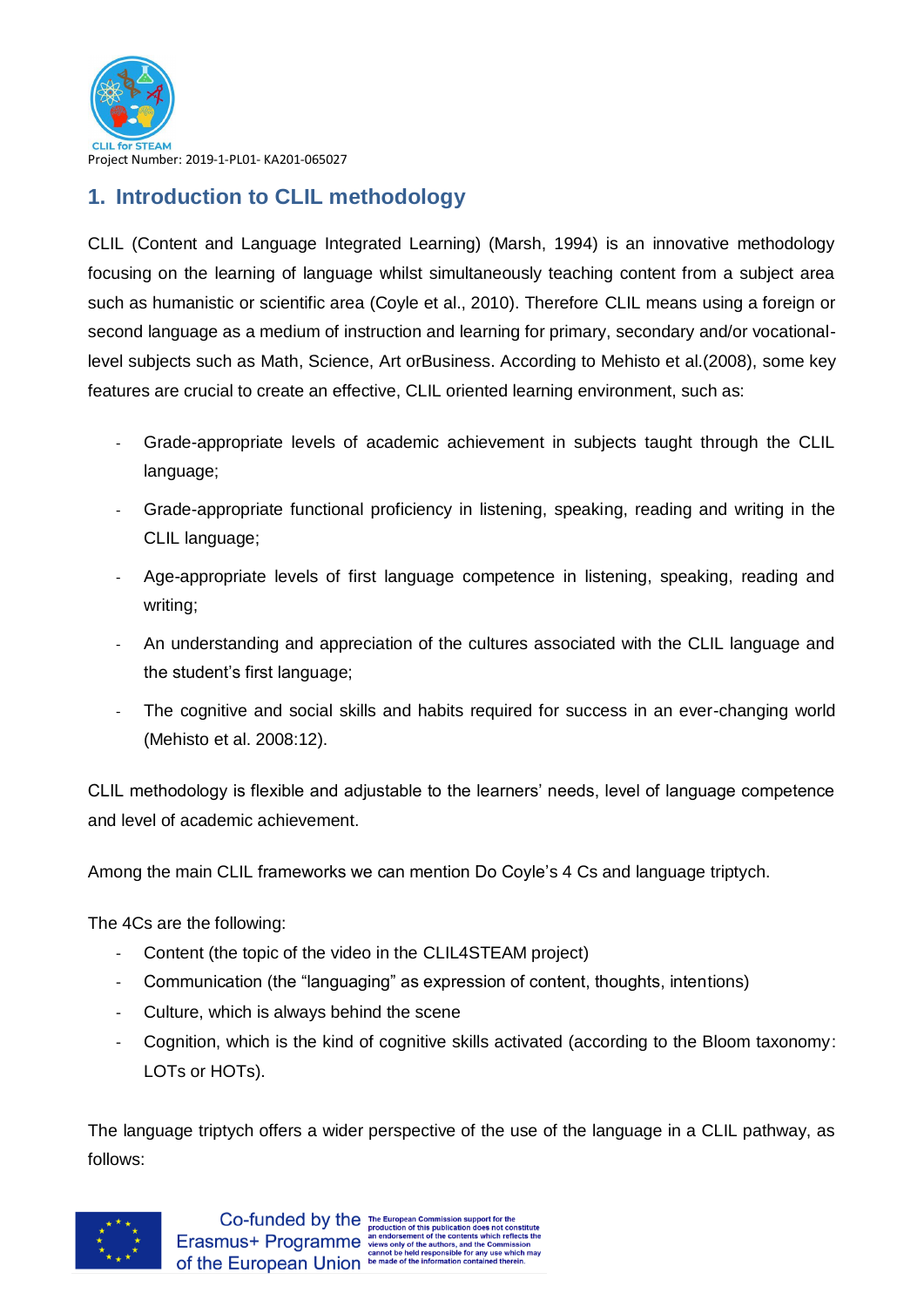for STEAM Project Number: 2019-1-PL01- KA201-065027

- LANGUAGE OF LEARNING (content), essential vocabulary and grammar associated with the topic for a communicative approach. The language is used in authentic interactive contexts in order to develop communicative skills, rather than focusing exclusively on grammar;
- **LANGUAGE FOR LEARNING** (meta-cognition and grammar system) the kind of language needed to operate in a foreign language environment. Learners need skills for pair work, cooperative group work, asking questions, debating, enquiring, thinking, memorizing, etc.
- LANGUAGE THROUGH LEARNING (cognition) new meanings would require new language. It needs to be captured during the learning process, then recycled and developed later.

As far as the language dimension is concerned, seven principles for language practice in CLIL can be identified (Ball et al., 2015):

- 1. "Mediate" language between the learner and new knowledge
- 2. Developsubjectlanguageawareness
- 3. Plan with language in mind
- 4. Carry out a curriculum language audit
- 5. Make general academiclanguage explicit
- 6. Create initial talk time
- 7. Sequence activities from "private" through to "public".

Therefore the role of the teacher is essential as "language mediators in order to 'build bridges' between the learners and the new subject knowledge" (Ball et al., 2015: 71).

CLIL methodology seems to be aimed at building bridges: between language and content; between the learner and the new subject knowledge; between the language teacher and the subject teacher, etc.

As Genesee and Hamayan point out, "more and more parents in communities around the world want their children not just to acquire minimal proficiency in an additional language (often English), but to reach high levels of bilingual proficiency and they are looking for innovative educational, the

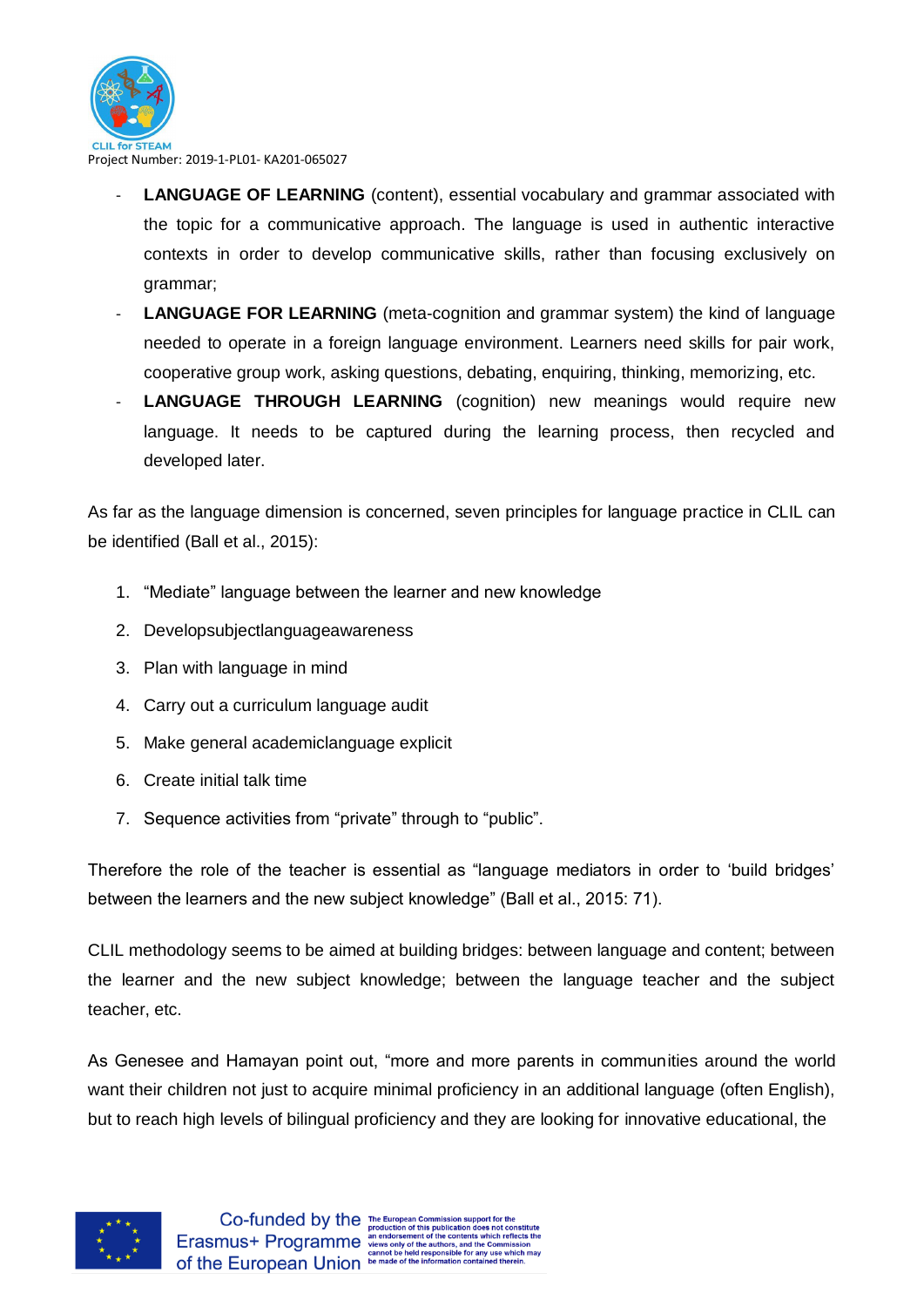

CLIL approach is action-oriented, task-based and student-centered. It aims at combining language practice and specific content delivery and fosters foreign language and intercultural competence acquisition.

CLIL methodology takes advantage of a wide range of teaching strategies, which, according to Hattie (2009), can have a huge impact on learning; in particular, Hattie's top ten teaching strategies are the following:

- 1. Direct Instruction
- 2. Note Taking & Other Study Skills
- 3. Spaced Practice
- 4. Feedback
- 5. Teaching Metacognitive Skills
- 6. Teaching Problem Solving Skills
- 7. Reciprocal Teaching
- 8. Mastery Learning
- 9. Concept Mapping
- 10. Worked Examples.

These teaching strategies can be effective in terms of students' learning outcomes and teachers' innovative practices and are examples of techniques that can all be included in a CLIL approach.

In fact, CLIL is considered by the European Commission as a driver to innovation and as an effective methodology, which can contribute to improve the quality of education all over the member states. The report from Eurydice (2017) *Key data on teaching languages at school in Europe* highlights CLIL provision all over Europe, pointing out that it has expanded considerably in all member states, but only a few of them have adopted it as a national education policy, introducing it at a certain level of education and Italy is among them.Infact, in Italy CLIL has been mandatory in the final year of upper secondary schools since the Reform Law 53/2003, in particular according to DPR 88/89 dated 2010 (Cinganotto, 2016; Cinganotto 2018).

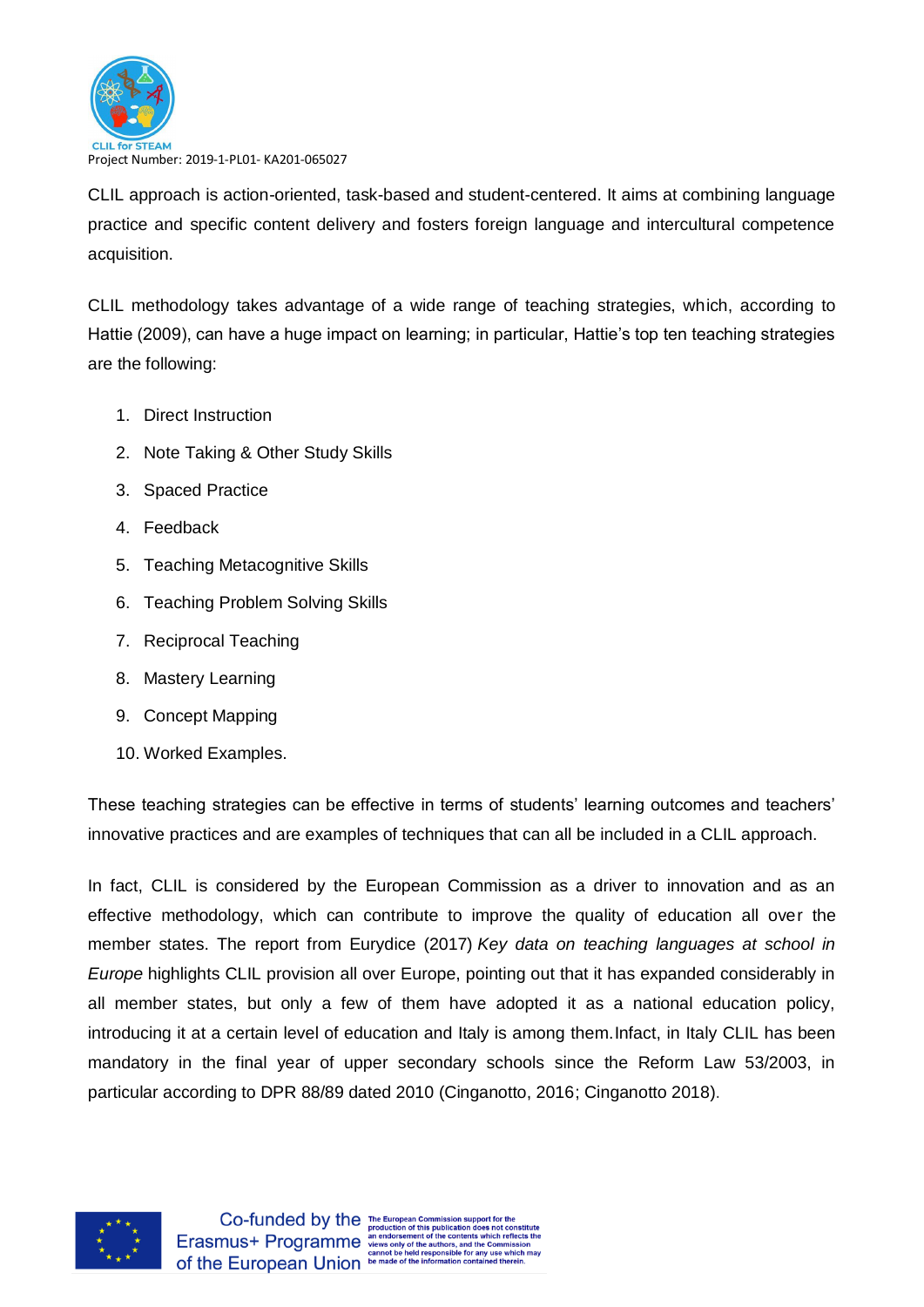

# <span id="page-5-0"></span>**2. Task-Based Learning in CLIL**

Among the different strategies, Task-Based Approach (Nunan, 2004) is one of the most effective and commonly adopted by CLIL teachers, as it allows to have students work on the production of authentic outputs requiring the use of the foreign language for meaningful purposes.



The Task-Based learning (TBL) approach is grounded on learners' experiences with the target language personalised and relevant to them. Each lesson follows a specific structure based on [five stages](http://www.teachingenglish.org.uk/article/a-task-based-approach) as detailed in the picture above. TBL is used in communicative language teaching where "*a task is an activity where the target language is used by the learner for a communicative purpose (goal) in order to achieve an outcome*" (Willis, 2002, p.27-36). In a task-based approach the content and the task to perform play a crucial role and the language is related to what happens as the students complete it. Learners are encouraged to use all their language resources during the various stages of the task rather than practising pre-selected items such as grammar, adjectives, if-clauses etc.: this is a very important switch from grammar-based methods to taskbased ones.

CLIL activities should be designed to allow a great variety of learning styles or a combination of learning techniques to provide significant experiences for the individual learner.

What follows are possible guidelines and instructions for a task-based CLIL pathway.

## **Stage 1: Pre-task**

- The teacher introduces the topic and gives the students clear instructions on what they will have to do and indicate what kind of support they will receive
- Then the teacher discusses the topic or theme with the students and suggests group or pair-work during the task
- Students pair up or make up groups and assign roles for carrying out the task
- Students plan for the preparation and the materials needed for the task.

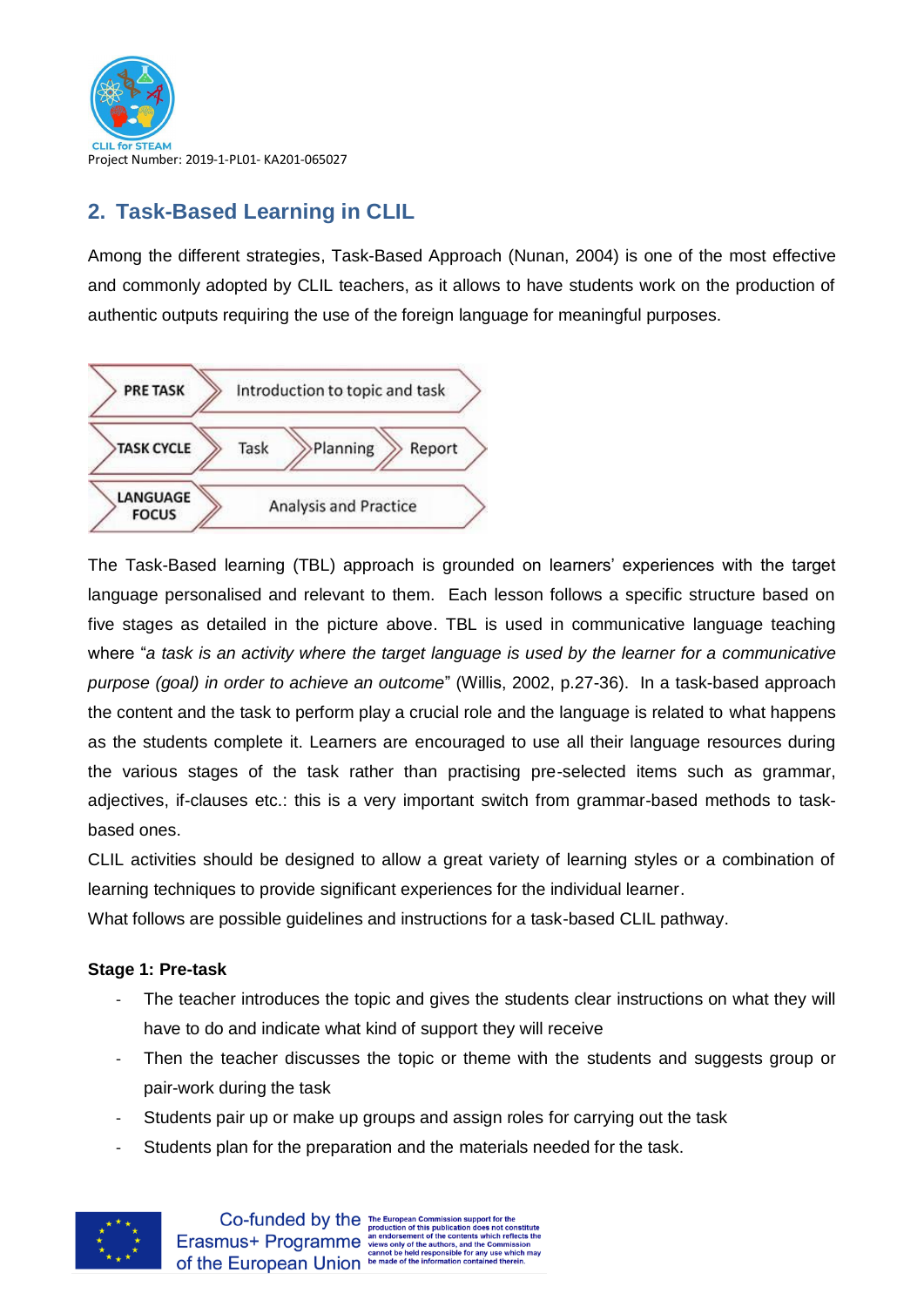

## **Stage 2: Task**

- Students engage with the task while the teacher monitors, encourages, comments and helps if necessary
- Students complete a task in pairs or groups, using the language available while the teacher monitors the tasks and offers scaffolding

## **Stage 3: Planning**

- Students will plan and decide on the kind of output they may choose (a ppt, an audio or video presentation, a written report etc.) to be presented to the whole class.
- Students will prepare rationale for their content, and process of production
- Students will prepare a short oral or written report for the class and can ask the facilitator for advice.

## **Stage 4: Report**

- Students will report back to the class orally or provide an audio, video or written report.
- The teacher will choose the order of the different presentations and will give feedback on the content.

## **Stage 5: Language Focus Analysis**

- During the reflection phase the teacher will highlight relevant parts from the presentation to comment on, encouraging self and peer evaluation, with "focus on form".
- Language teaching/ learning does not follow the traditional course from simple to complex; rather, language elements are introduced whenever they are related to the content. Students learn / practise language structures as they come across them in the text. The teacher should identify useful language in the text and categorise it according to function. Students may need to use the language of explaining, classifying, comparing and contrasting, making predictions, expressing consequences, evaluating points of view, describing or sequencing a process, etc. as well as adverb phrases or prepositional phrases.

#### **Practice**

The teacher will select language areas to practise, according to the needs of the students as emerged during the presentations.

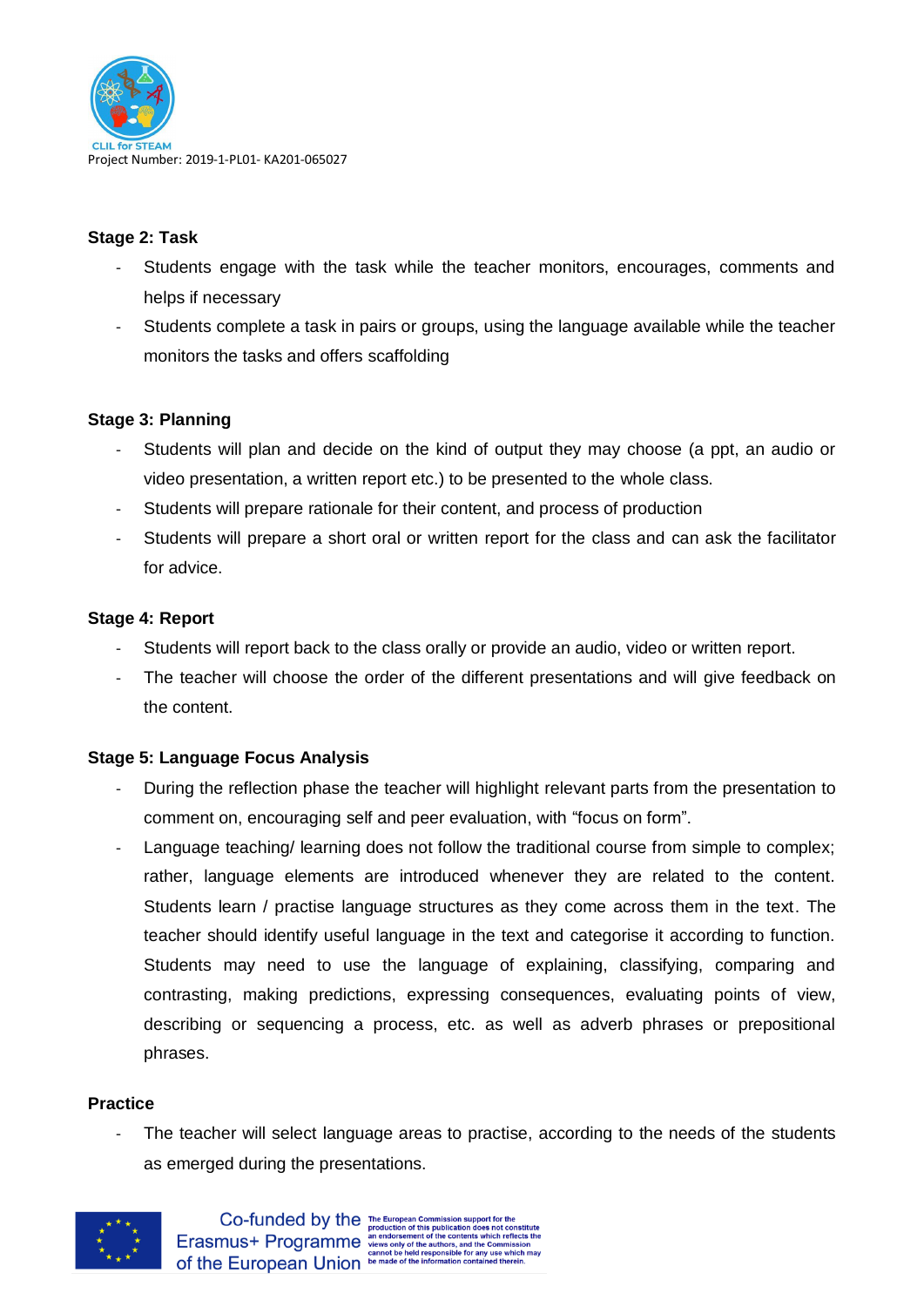

- The students will be involved in hands-on activities entailing the correct use of the language areas discussed during the language focus analysis.
- The teacher can use substitution tables based on language functions to facilitate students' language learning. A substitution table comprises a table providing model sentences and a range of choices so that students can choose from. Students may find it a reliable and useful scaffolding support not only to scaffold the development of a grammar structure but also to scaffold speaking and writing.

## *Examples:*

## **Comparing and contrasting**

| is similar to<br>works like<br>acts like<br>is like                                                                                                      |  |
|----------------------------------------------------------------------------------------------------------------------------------------------------------|--|
| differs from Y in that<br>is better (any comparative) than Y<br>is not nearly as good as Y.<br>is nowhere near as big as Y.<br>is not as important as Y. |  |

#### **Expressing consequences**

|                                   | Therefore,        |                                  |
|-----------------------------------|-------------------|----------------------------------|
|                                   | So,               |                                  |
|                                   | Thus,             | the number of those suffering    |
|                                   | Hence,            | from stroke, heart disease, lung |
| The air pollution is rising at an | Consequently,     | cancer, and chronic and acute    |
| alarming rate.                    | Because of this,  | respiratory diseases, including  |
|                                   | For this reason,  | asthma, increases.               |
|                                   | As a consequence, |                                  |
|                                   | As a result,      |                                  |
|                                   | results in        |                                  |
|                                   | leads to          | an increase in the number of     |
| The air pollution rising at an    | produces          | those suffering from stroke,     |
| alarming rate                     | causes            | heart disease, lung cancer, and  |
|                                   | is the cause of   | chronic and acute respiratory    |
|                                   | gives rise to     | diseases, including asthma.      |
|                                   | brings about      |                                  |

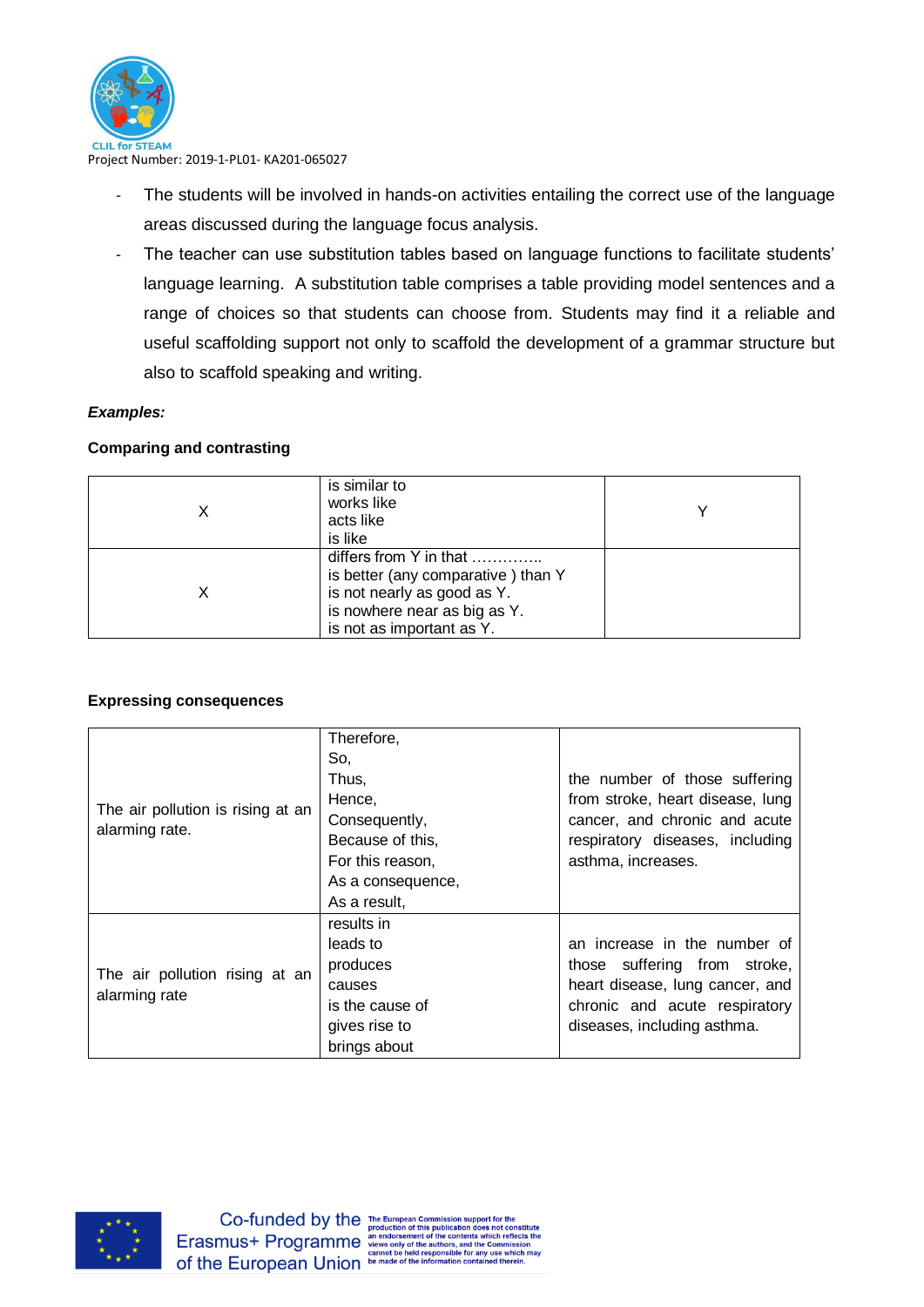



The picture below summarizes the steps of the TBL previously detailed.

Feedback plays a key role in TBL, as an integrated part of learning and teaching. It can be either formative to help learners improve their work, and summative which is the final information at the end of a module, of a term or of the school year.

Feedback gives students the opportunity to reflect on their performance, identify strengths and weaknesses and find ways for improvement, activating reflection and meta-cognition.

It is important to provide feedback before, during and after a task or assignment. The type of feedback can be a written feedback or a discussion-based, audio or video-based feedback. It can also be a digital feedback using tools such as kaizena [\(https://www.kaizena.com/\)](https://www.kaizena.com/)) or other specific tools. Peer feedback, coming from classmates will elicit reflection on the peers' work.

#### **Find out more**

*Task Complexity" through the eyes of "Task Based Language Teaching (TBLT)" and through the eyes of "Content and Language Integrated Learning (CLIL)" <https://www.youtube.com/watch?v=Ztd8Vtw0v7o>*

*CLIL Maths and Science Materials, Graham Workman 2014 [https://aquincum5.webnode.hu/\\_files/200000374-8ed2d8fcd5/CLIL\\_Task\\_based\\_learning.pdf](https://aquincum5.webnode.hu/_files/200000374-8ed2d8fcd5/CLIL_Task_based_learning.pdf)*

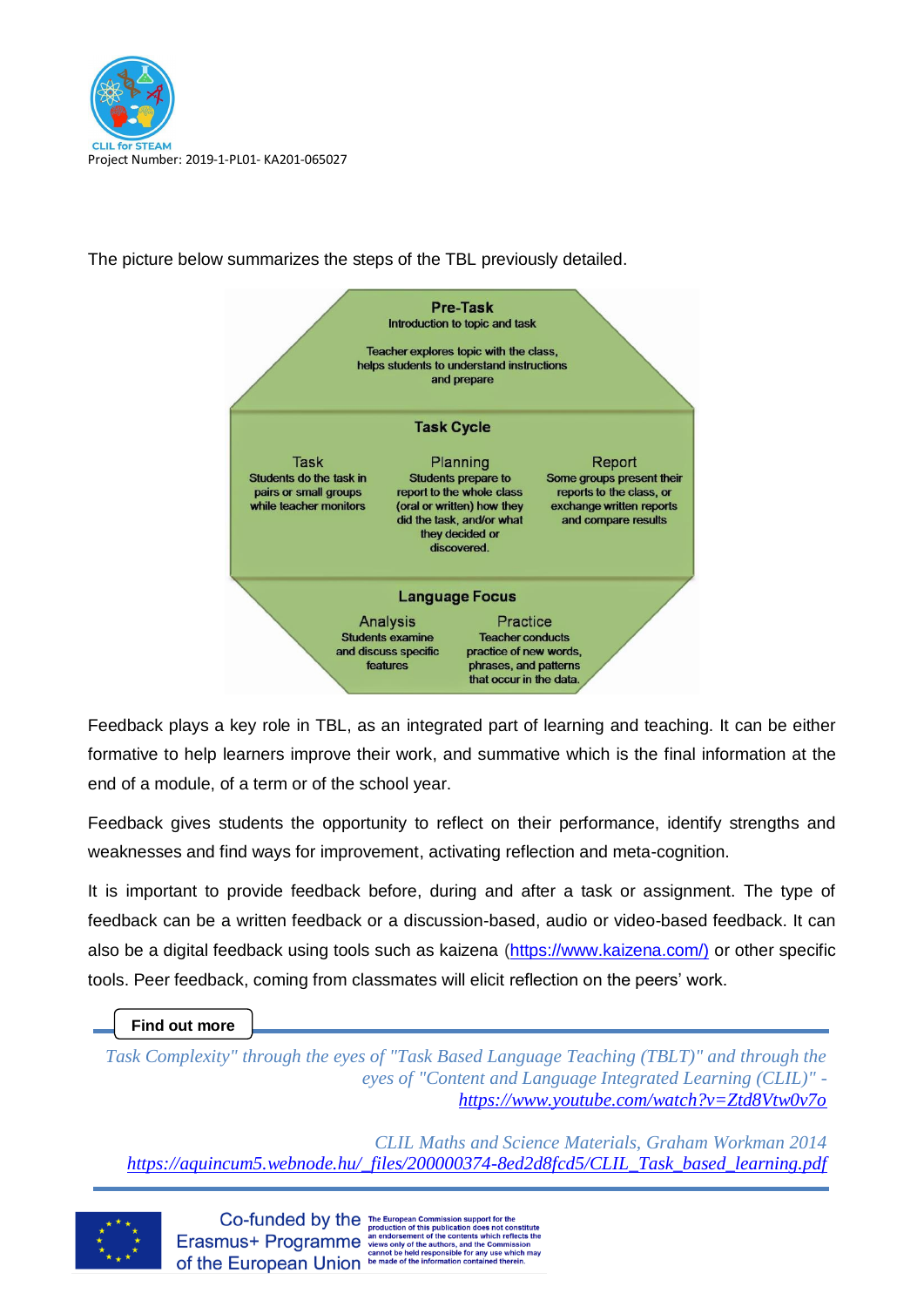

*Examples of lesson plans on how to apply CLIL strategies to diffrent school subjects, [https://www.onestopenglish.com/searchresults?qkeyword=146502.article&PageSize=10&pa](https://www.onestopenglish.com/searchresults?qkeyword=146502.article&PageSize=10¶metrics=&cmd=AddPm&val=WVFACET6%7C500029&SortOrder=2) [rametrics=&cmd=AddPm&val=WVFACET6%7C500029&SortOrder=2](https://www.onestopenglish.com/searchresults?qkeyword=146502.article&PageSize=10¶metrics=&cmd=AddPm&val=WVFACET6%7C500029&SortOrder=2)*

# <span id="page-9-0"></span>**3. Project-Based Learning in CLIL**



Another very popular strategy adopted in CLIL is Project-Based Learning, which allows students to work mainly in peers or groups to create outputs, often digital, such as posters, blogs or other artefacts as final cooperative work to be presented to the teacher and the rest of the class.

Thomas (2000, pp. 3-4) identified five characteristics of Project-Based Learning (PBL):

1. *Centrality*: Project Based Learning type projects are central to the curriculum.

2. *Driving question:* The projects should focus on questions or problems that "drive" students to encounter (and struggle with) the central concepts and principles of a discipline.



 $\textbf{Co-fundred by the {\tiny\textsf{F}}\xspace} {\tiny\textsf{F}}\xspace$  <br> $\textbf{Co-funeded by the {\tiny\textsf{production of this publication does not constitute}} {\tiny\textsf{production of this publication does not constitute}} {\tiny\textsf{current of the contents which reflects the  
cammision cannot be held responsible for any use which may  
of the European Union be made of the information contained therein.}$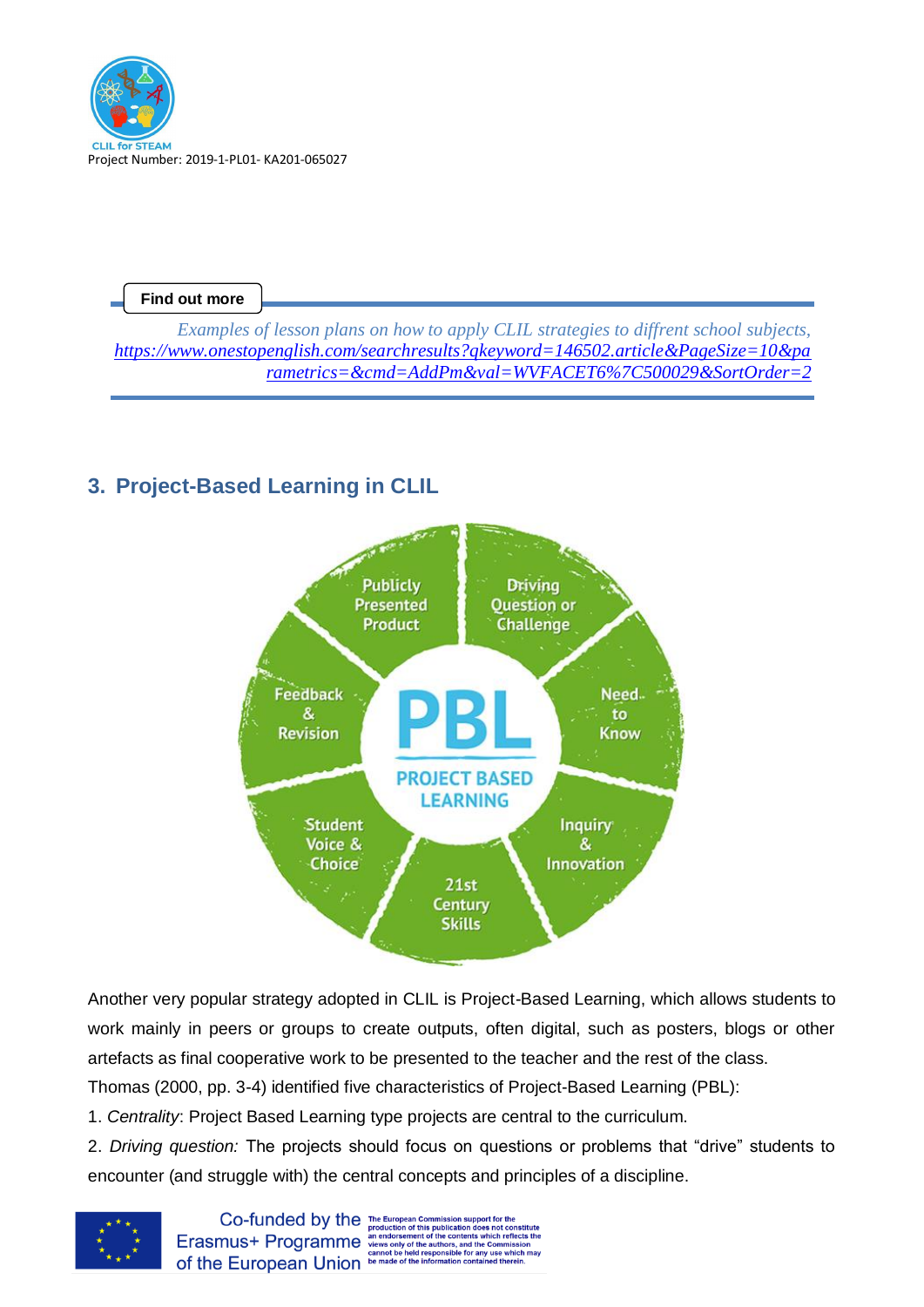

3. *Constructive investigations*: The central activities of the project must involve the construction of knowledge by students.

4. *Autonomy*: Projects are student-driven to some significant degree.

5. *Realism*: Projects are realistic or authentic, not school-like.

Thomas (2000) highlights that PBL makes extensive use of student-directed scientific inquiry supported by technology and collaboration. In PBL students are engaged as active participants in the learning process, setting their own learning goals and creating meaningful relations through their experiences, as they investigate real-world issues. The learners have a driving question which initiates a long-term, authentic investigation or design project, then the learning activity produces a tangible and meaningful product or outcome by using any kind of cognitive tool, such as the Internet, to support the process of inquiry which requires any kind of collaboration with the learner's community, that may include the peers, teachers, or members of society.

Using PBL with technologies, it is a way to implement CALL(Computer Assisted Language Learning), which is recommended by the European Commission and the Council of Europe for its potential with reference to CLIL and to language learning in general (European Commission: "Improving the effectiveness of language learning: CLIL and Computer-Assisted Language Learning", 2014).

In particular, the following options are mentioned as examples of CALL:

- Authentic foreign language material, such as video clips, flash-animations, web-quests, pod-casts, web-casts, news broadcasts etc.;
- Online environments where learners can communicate with foreign language speakers, through email, text-based computer-mediated communication (synchronous and asynchronous), social media, or voice/video conferencing;
- Language-learning tools (online apps or software), for phonetics, pronunciation, vocabulary, grammar and clause analysis, which may include a text-to-speech function or speech recognition, and often include interactive and guided exercises;
- Online proprietary virtual learning environments, which offer teacher-student and peer-topeer communication;
- Game-based learning.

Even in the latest "Council Recommendation on a comprehensive approach to language teaching and learning" (May 2019), technologies are mentioned and recommended to improve the quality of language learning/teaching and to make CLIL more effective.

As far as STEM, very interesting projects can be realized in immersive worlds, such as simulations, experiments with physics or chemistry etc.

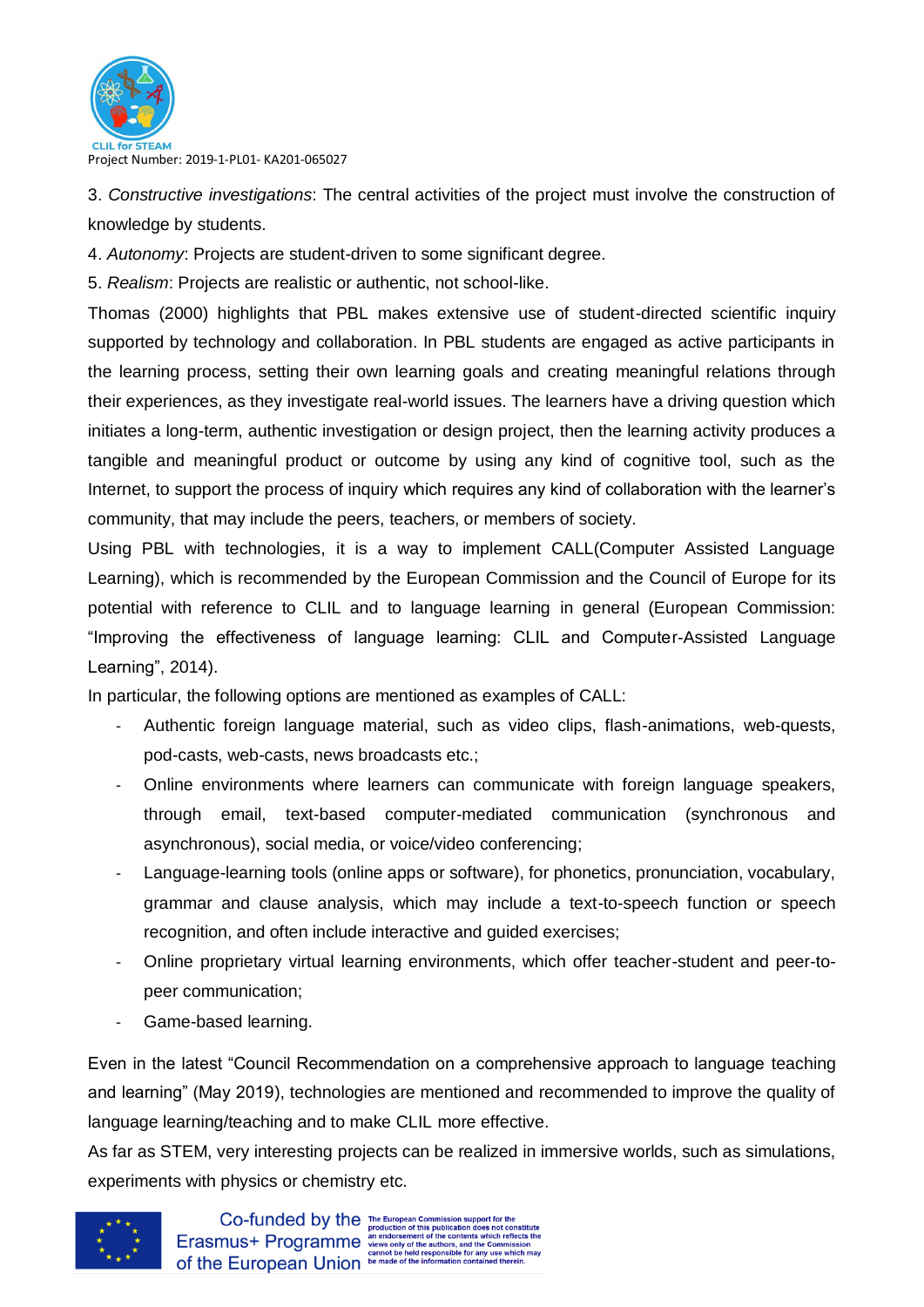

*Combining PBL and CLIL in he scientific laboratory in secondary education [https://reunir.unir.net/bitstream/handle/123456789/3613/ALVAREZ%20SANCHEZ%2C%2](https://reunir.unir.net/bitstream/handle/123456789/3613/ALVAREZ%20SANCHEZ%2C%20BEATRIZ.pdf?sequence=1&isAllowed=y) [0BEATRIZ.pdf?sequence=1&isAllowed=y](https://reunir.unir.net/bitstream/handle/123456789/3613/ALVAREZ%20SANCHEZ%2C%20BEATRIZ.pdf?sequence=1&isAllowed=y)*

*TBL and PBL: Two learner-centred approaches, British Council <https://www.teachingenglish.org.uk/article/tbl-pbl-two-learner-centred-approaches>*

> *10+ Project Based Learning Examples for Educators <https://venngage.com/blog/project-based-learning-examples>*

# <span id="page-11-0"></span>**4. Teaching strategies and techniques for CLIL in STEAM**

Among the other teaching strategies to be used for CLIL activities debate is becoming more and more popular among schools: it is an effective technique for language learning and CLIL (Cinganotto, 2019). Students are divided into two teams (Proposition Team and Opposition Team) and will defend their position in favour or against a motion given by the teacher. In order to do so, they need to find resources, facts and figures as supporting evidence.

In STEAM subjects the topic of the motion launched for a debate could belong to science, maths, physics etc.: it may be an effective way to co-construct and manipulate knowledge to be expressed in the foreign language.

Another useful methodology for CLIL in STEAM is TEAL (Technology Enhanced Active Learning), created by Peter Dourmashkin from MIT (Cinganotto et al., 2015). It is based on the use of technology to activate discussions, research and cooperative learning, as groups of students are supposed to discuss and find a possible solution to a problem, to be shared and discussed with the teacher and the rest of the class.

Websites such as Phet [\(https://phet.colorado.edu/it/\)](https://phet.colorado.edu/it/), from University of Colorado, can facilitate problem posing and problem solving thanks to the wide range of interactive simulations provided.

Prof.Dourmashkin has recently designed a blended model of learning, based on "learning sequences", using videos (his own video-lectures) to be delivered in pre-class learning, as exposure to new content and inputs.

The videos produced within the CLIL4STEAM project can also be used according to the TEAL model, as pre-class learning sequence.

An interview to prof. Dourmashkin on TEAL:<https://www.youtube.com/watch?v=Cga6n00K38o>

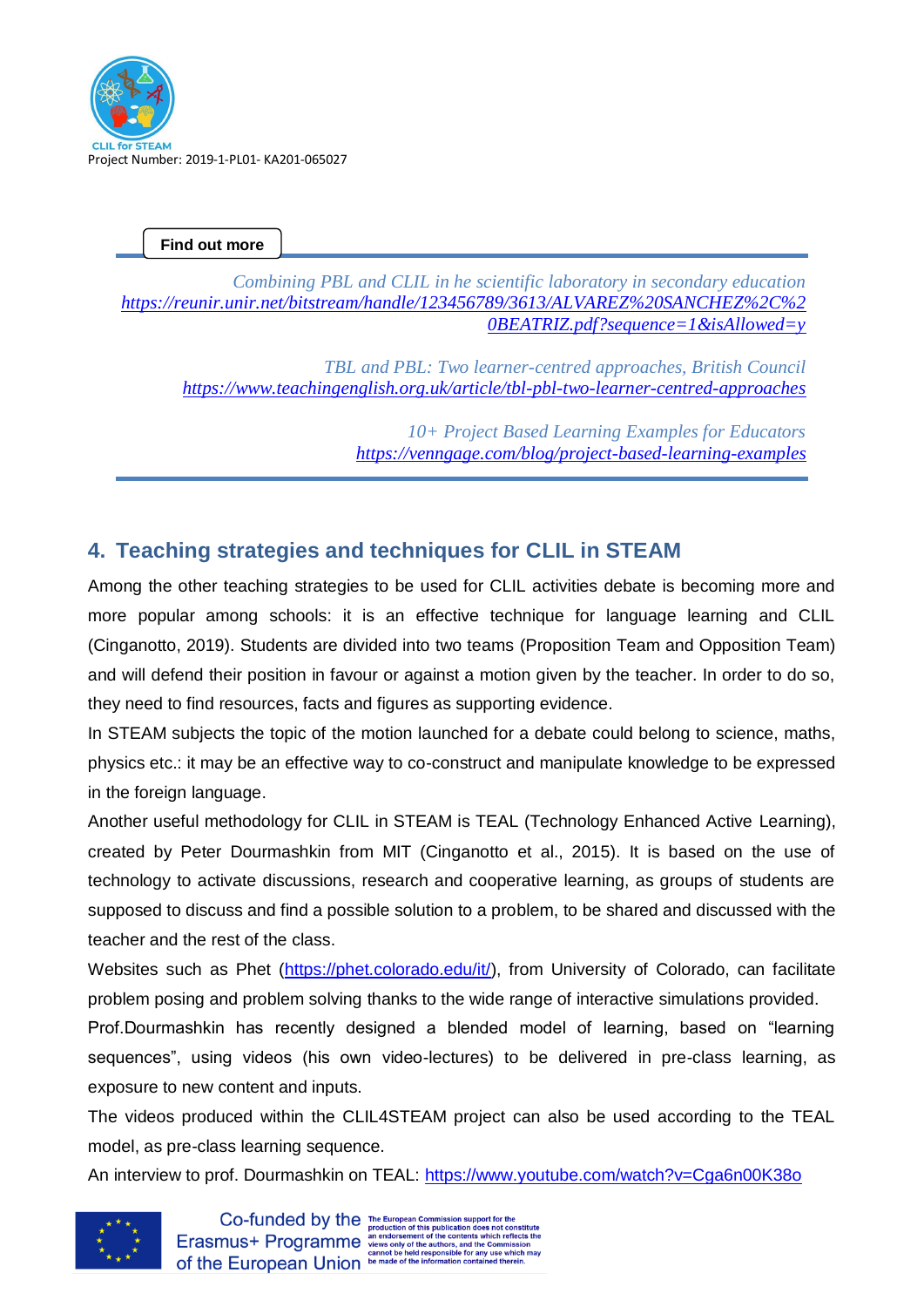

*Teachers' choice of CLIL activities organised with students is also essential as these activities facilitate students' knowledge acquisition and give language support. They may centre around warmers, scaffolding or work with visuals, written texts or videos.* 

> *The following link can be an inspirational resource: <https://www.blikk.it/bildung/unterricht/clil/clil-activities>*

# <span id="page-12-0"></span>**5. Guidelines on CLIL4STEAM materials**

The aim of the CLIL4STEAM project is to combine the study of STEM subjects and English as a second language.

The virtual video library consists of a database of video lessons in English on specific scientific topics identified by the teachers of the schools involved in the project.

Each video consists of 3 parts:

- The introduction: the speaker will briefly introduce the topic and pre-teach the new vocabulary which is necessary to understand the video
- The main body: the topic will be presented and discussed in detail
- The conclusion: the topic will be summarized in order to ensure that all the ideas have been communicated clearly.

Videos in CLIL play a crucial role (Cinganotto, Cuccurullo, 2015), as they can simulate learning scenarios in an effective way, enhancing the learning experience with practical "hands-on" activities.

The videos included in the CLIL4STEAM repositories can be used in different ways, planning and suggesting a wide range of activities, such as the following shown below, with no ambition of being comprehensive and exhaustive:

- **KWL**

The first activity of a CLIL pathway is typically a KWL exercise:

**K:** What I know

**W**: What I want to learn

**L:** What I learnt.

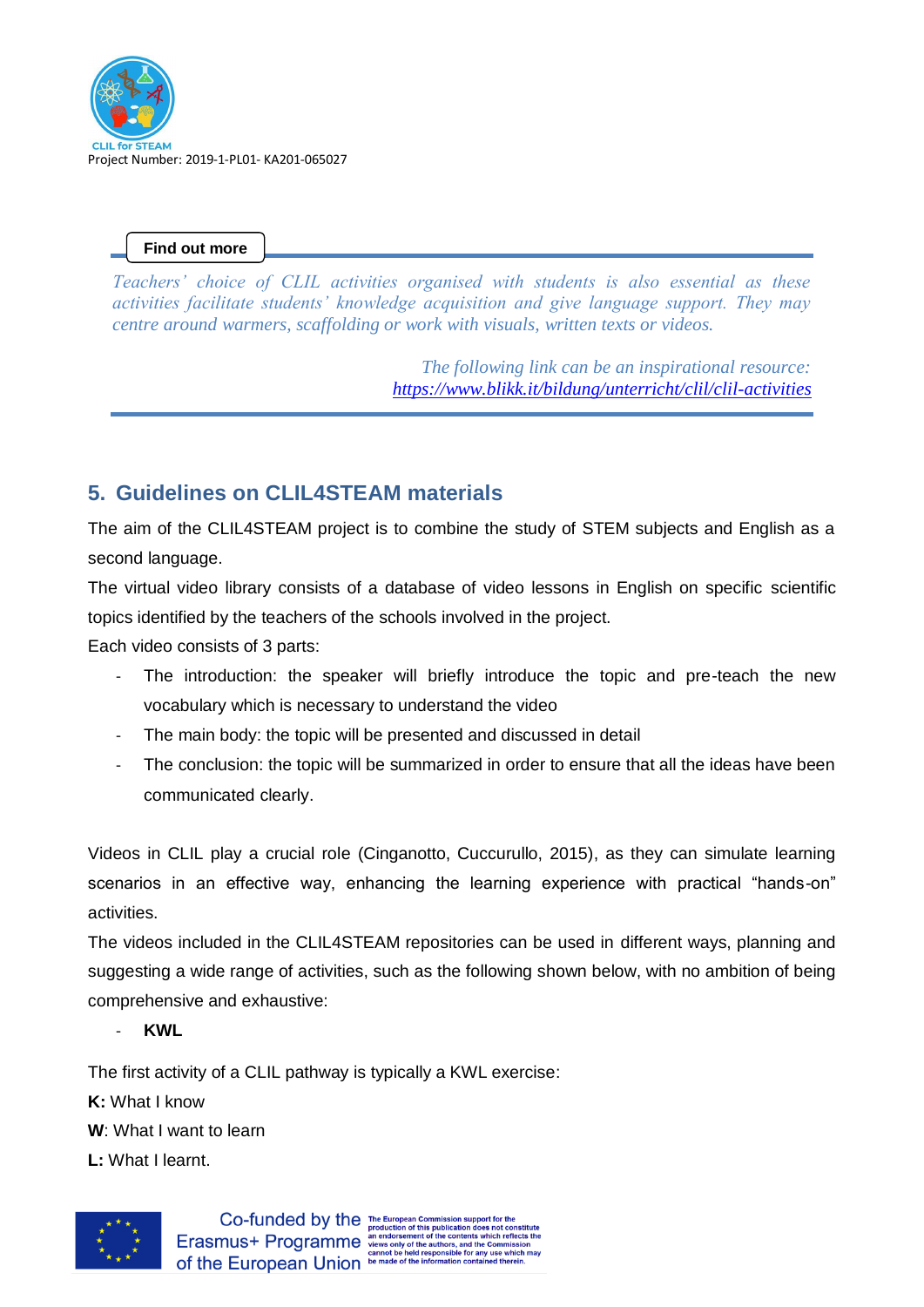

This three-step activity could be facilitated by the videos as the students will be encouraged to reflect on their learning needs and progress.

At the beginning a brainstorming activity on vocabulary combining visual aids and words would be encouraged in order to provide with the lexicon needed for the learning unit: the first part of a CLIL4STEAM video can be used for brainstorming.

## **Flipped learning**



CLIL4STEAM videos can be delivered in class and then discussed with the students, or at home in a flipped learning perspective. Students will then be involved in discussion and in interactive peer or group activities or laboratories focusing on the content of the video.

Flipping the learning means delivering content to the students at home through videos and other content so that they are all exposed to the same inputs before the lesson while the in-class lesson is mainly devoted to cooperative, peer or group learning activities aimed at co-constructing and negotiating knowledge. See below the structure of a flipped classroom lesson:

## Pre-lesson (at home)

Students watch a video which introduces the topic and its main concepts; they are also asked to complete a short task at home. They can share ideas online with their peers.

## During the lesson:

5 minutes: The teacher checks the task students did at home.

45 minutes: Students work on the topic. They are engaged in active/collaborative learning acitivities to practise and improve what they started learning outside class. They also practise and improve their language.

#### Post-lesson:

Students do project work and reflect on what they have learned.

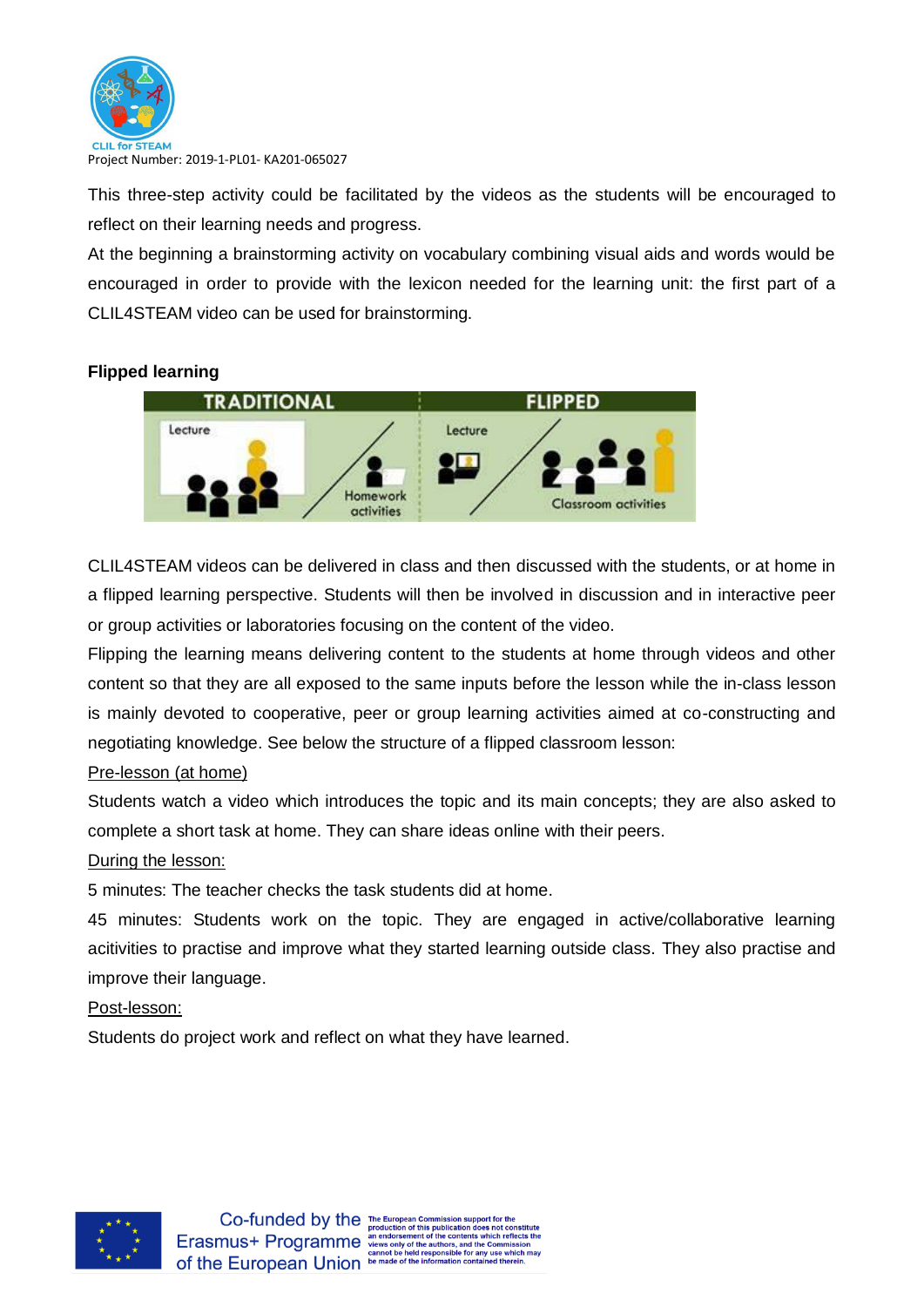

*To learn more about flipped learning the following videos may be helpful:*

*Transdisciplinary lesson: CLIL - <https://youtu.be/1T3-2zxBu4Y> Transdisciplinary lesson: CLIL English\_in class activities - <https://youtu.be/zJuCLokyYvE>*

## **In class delivery**

In class the following activities can be planned before/during/after the delivery of the video:

## *Before the video:*

- Asking questions to activate curiosity and motivation, such as:
- What do you think it will be about? What do you know about this topic? Have you ever heard of this?
- Recalling previous knowledge and making it emerges through asking: "what do you already know about…?"
- Use 'slow reveal' technique: select a picture representing the main idea of the lesson, reveal it to students slowly and invite them to guess what it is.

## *During the video:*

- Set moments of pause/waiting
- Support resources (e.g. hints, helper)
- Note-taking, Sketches, mind maps
- Language scaffolding.

## *After the video:*

- Reflection moments
- Reviewing content and language
- Connecting previous and new knowledge
- Cut scenes and recap
- Comments from others
- Debriefing
- Reflective diaries
- Production of artefacts
- Experiments in laboratories taking inputs from the video

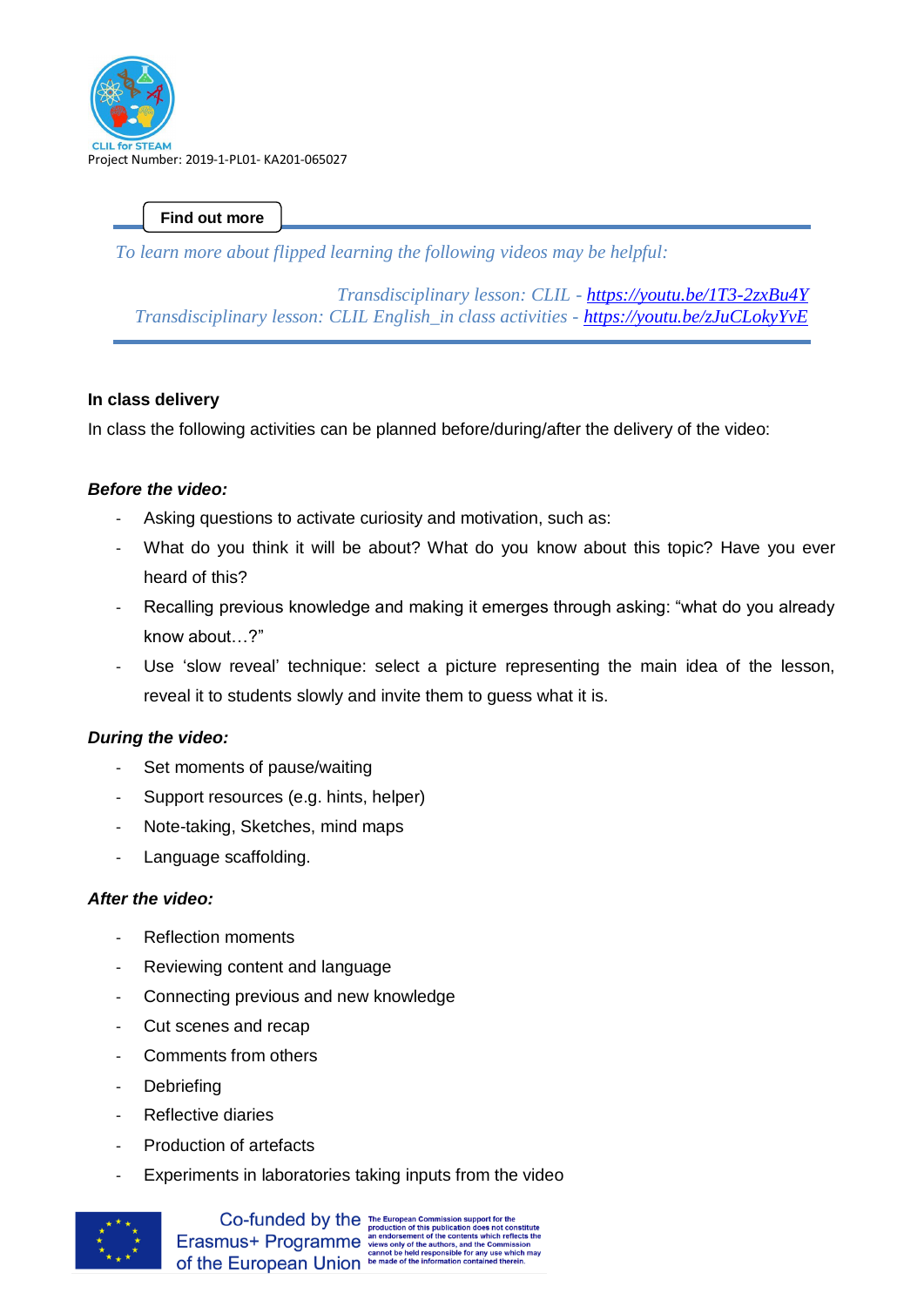

- Problem posing starting from the video as a stimulus
- Expressing hypothesis and interpretations of the phenomenon showed into the video.
- Quizzes (Individual, pair or group quizzes)
- Think/ Pair/ Share activities
- **Brainstorming**
- Students' PPT presentations and discussions
- Role Play
- Critical Debate
- Case Study
- Group Investigation
- Think-Aloud Pair Problem Solving
- Creative Scenarios and Simulations
- Micro-lectures

## **Find out more**

*The project E-Classes ("Flip your classes through multimedia enriched apprenticeship simulations and develop e-skills for VET teachers and students to enhance youth employability", Ref.no. 2017-1-RO01-KA202-037344) provides hands-on materials, samples and tips on how to organize a flipped classroom lesson. Each educational package contains: a video(s) introducing the topic to be studied; the plan for in-class activities including educational games; video samples for the in-class activities; tips& resources, including assessment and follow-up activities.* 

*[https://e-classes.eu](https://e-classes.eu/)* 

## *Manipulating the video:*

Videos can be embedded into webtools such as edpuzzle or moocnote allowing you to annotate and comment on certain parts of the video itself or add quizzes or test.

Here is an example:<https://edpuzzle.com/media/5ece7e1de589593f0ae93331>

Ted-Ed is a very interesting platform allowing you to choose your video from the repository of Ted Talks by famous people; you can also add questions, comments and elicit students' discussion in forum threads.

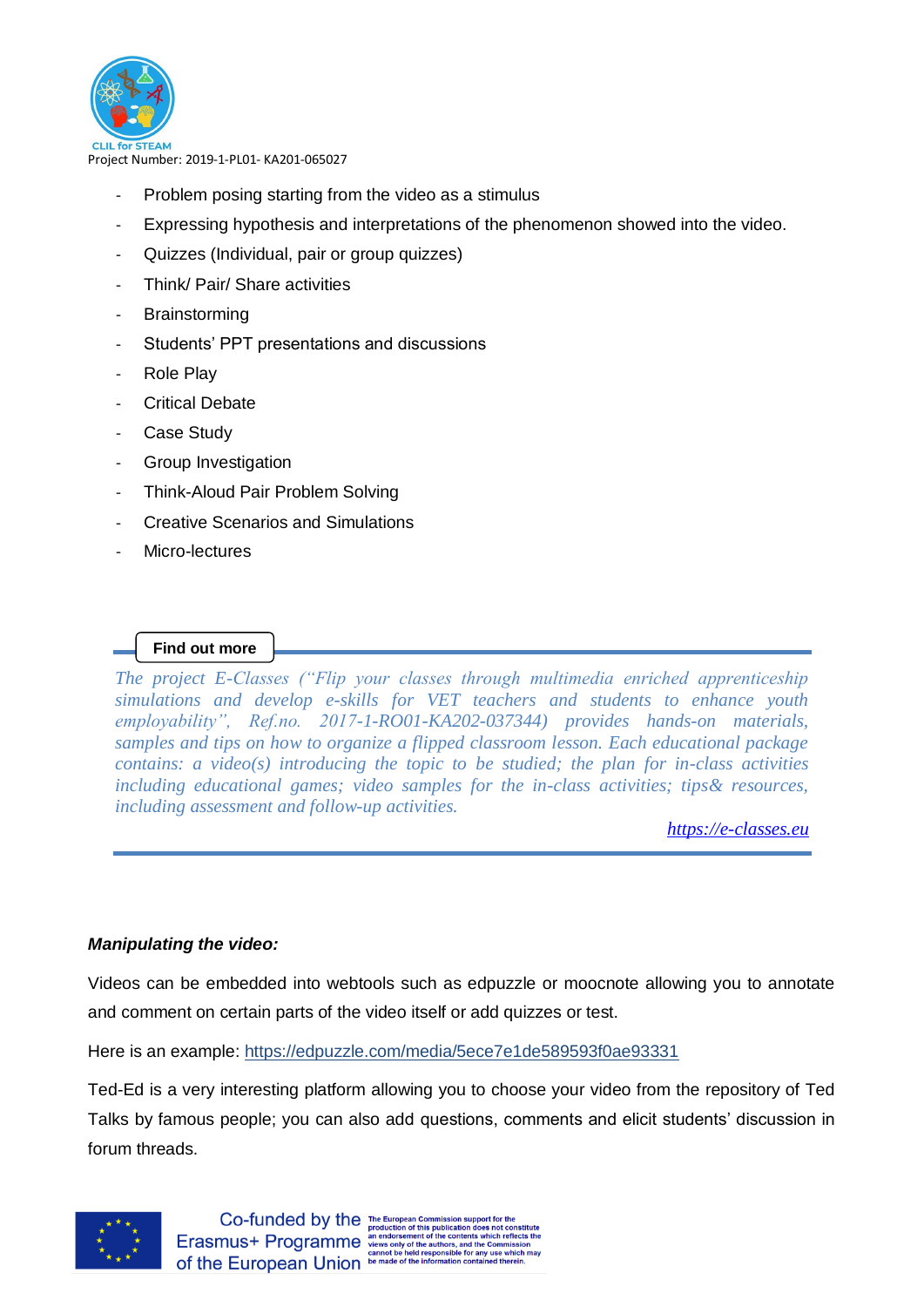

## **Using other resources**

The other resources included in the CLIL4STEAM repository (pdf, interactive activities etc.) can be delivered to students with different aims:

- Further exercises/activities about the content of a video, after watching it in class or at home
- Language reinforcement focussing on integrated skills, on the same content of the video
- Formative/ Summative assessment
- Gamification of the curricula in order to enhance the students' motivation and participation.
- Further opportunity to place the topic in a context close to the students' daily life and therefore of interest to them.

## **Useful educational digital tools**

- Padlet [https://padlet.com](https://padlet.com/)
- Tricider [http://www.tricider.com](http://www.tricider.com/)
- Explain Everything<http://explaineverything.com/>
- Kahoot [http://kahoot.it](http://kahoot.it/)
- Socrative [http://socrative.com](http://socrative.com/)
- Mentimeter [http://mentimeter.com](http://mentimeter.com/)
- Answergarden https://answergarden.ch/
- Wordwall [http://wordwall.net](http://wordwall.net/)
- Grammarly https://app.grammarly.com
- Write & Improve<https://sat.ilexir.co.uk/>
- Quizlet [https://quizlet.com](https://quizlet.com/)

## **Find out more**

*The CLIL Community (Facebook group) - <https://www.facebook.com/groups/theclilcommunity>*

*Free training "How to prepare a CLIL lesson in 15 minutes" [https://www.clilmedia.com/how](https://www.clilmedia.com/how-to-prepare-a-clil-lesson-in-15-minutes)[to-prepare-a-clil-lesson-in-15-minutes](https://www.clilmedia.com/how-to-prepare-a-clil-lesson-in-15-minutes)*